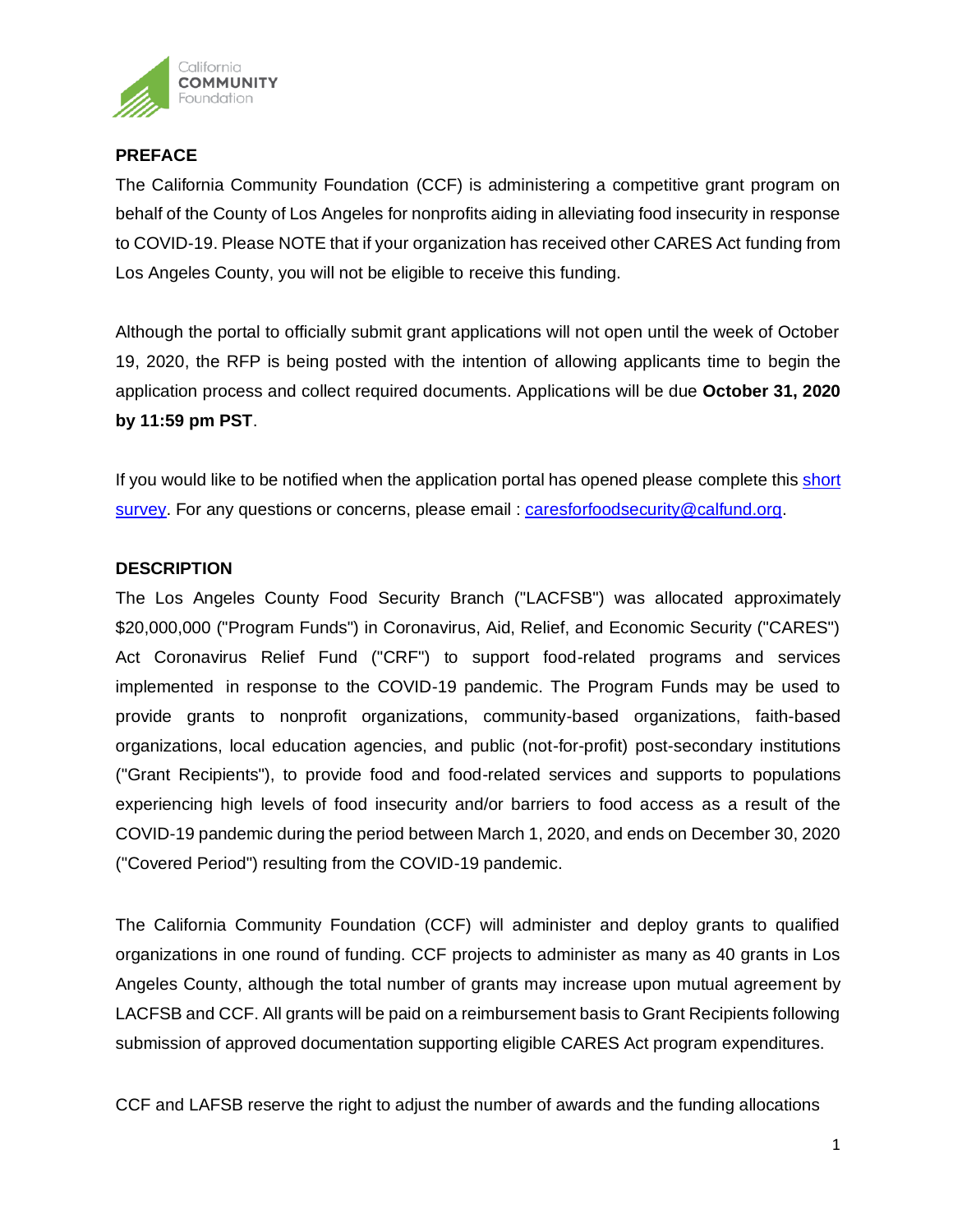

based on service category, needs of priority populations, and geographical areas of need.

## **ELIGIBLE ORGANIZATIONS**

- 1. Must be a nonprofit organization, community-based organization, faith-based organization, local education agency, and/or public (not-for-profit) post-secondary institution with taxexempt status from the Internal Revenue Service. Grant funding may not be used for religious purposes.
- 2. Must provide, or have provided, eligible food or food-related services to one or more priority populations in response to the COVID-19 pandemic during the Covered Period. See description of priority populations below.
- 3. Must demonstrate capacity to provide the proposed service during the Covered Period.

## **PRIORITY POPULATIONS**

Priority populations were identified through review and analysis of publicly available local and national data, including the USC Understanding Coronavirus in America Study<sup>1</sup> an assessment of service gaps in existing programs; and consultation with various subject matter experts in the field. They include:

- 1. Populations that are known to experience a high prevalence of food insecurity during the COVID-19 pandemic and disconnection from formal services and supports, including, but not limited to, very low income individuals and families, un/underemployed individuals, people with disabilities, and communities of color.
- 2. Populations that face barriers to utilizing major sources of governmental food assistance during the pandemic, including, but not limited to people experiencing homelessness and immigrant communities.
- 3. Populations that face barriers to utilizing traditional sources of food during the pandemic due to COVID-19 risk, including, but not limited to older adults and people with pre-existing health conditions.

<sup>1</sup> USC Understanding Coronavirus in America Study: [https://publicexchange.usc.edu/wp](https://publicexchange.usc.edu/wp-content/uploads/2020/07/USCLAC-Food-Insecurity-Report-April-%E2%80%93-May-2020.pdf)[content/uploads/2020/07/USCLAC-Food-Insecurity-Report-April-%E2%80%93-May-2020.pdf](https://publicexchange.usc.edu/wp-content/uploads/2020/07/USCLAC-Food-Insecurity-Report-April-%E2%80%93-May-2020.pdf)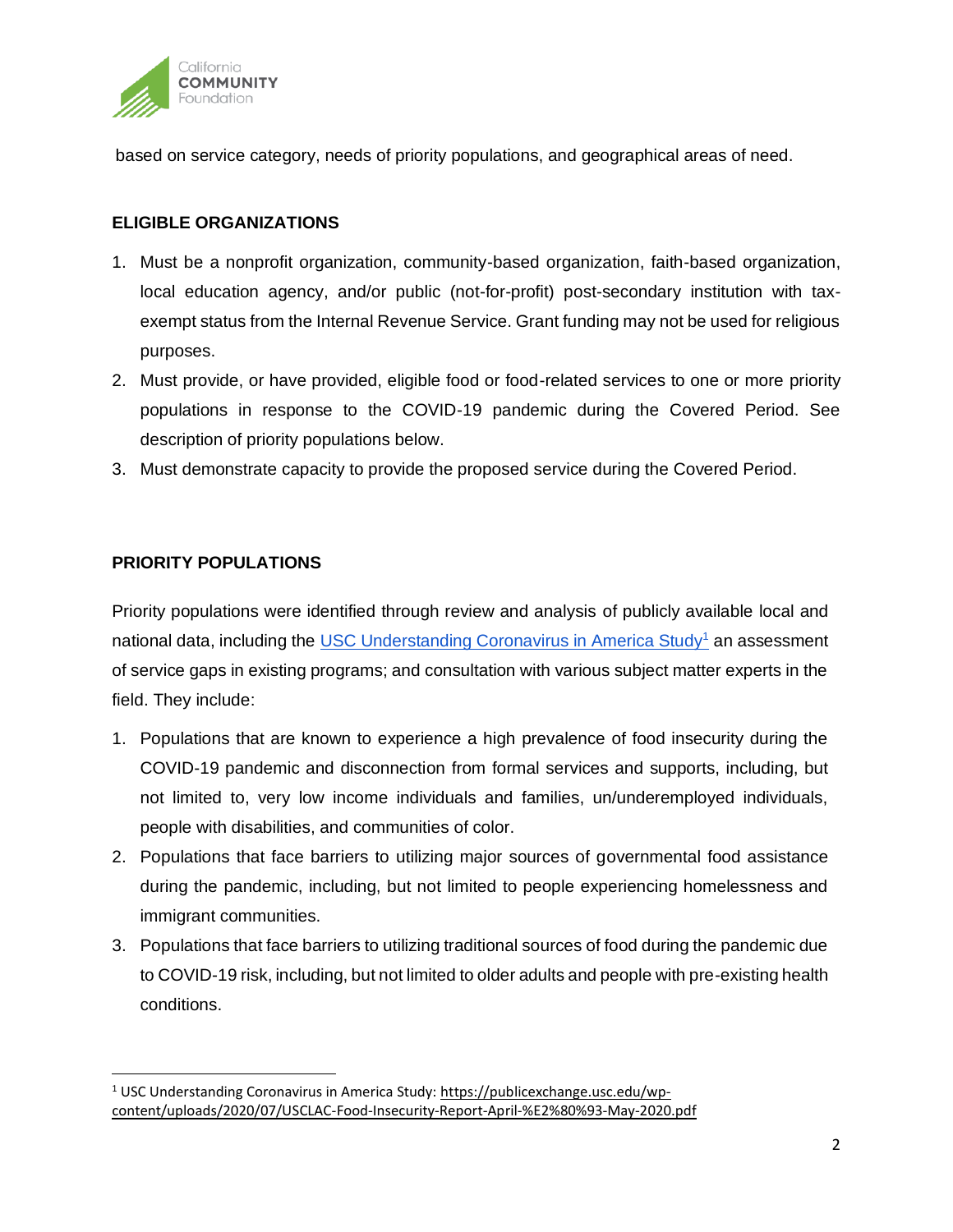

# **ELIGIBLE USES OF GRANT FUNDS**

Grant funds may be used to cover unbudgeted expenses associated with COVID-19-related food services that were incurred during the Covered Period. Grant funding may not be regranted to another recipient or used for any purpose or expense which the Grant Recipient has been or will be reimbursed under any other state or federal program. Grant funds may also not be used to "take the place of" or replace state or federal funding, regardless of whether state or federal reimbursement was, or will be sought for eligible purposes or expenses.

Eligible new and expanded food-related services may include, but are not limited to:

- 1. Preparation of meals
- 2. Purchase of meals/groceries
- 3. Packing of grocery kits/boxes
- 4. Meal/grocery distribution
- 5. Meal/grocery delivery
- 6. Outreach, promotion, and assisting eligible individuals/families with enrollment in foodrelated resource programs, including government benefit programs to mitigate the economic impacts of COVID-19
- 7. Purchase/repair of equipment, such as refrigerators, dehydrators, SNAP/EBT equipment and processors, etc.
- 8. Enhanced safety measures, including sanitation and personal protective equipment
- 9. Vouchers for food provided to populations in need
- 10. Unbudgeted staffing costs associated with eligible COVID-19 related food services

**All uses of grant funding are subject to approval, regardless of inclusion in this or any other listing of eligible services.**

# **APPLICATION PROCESS**

Applications will be made available by the California Community Foundation (CCF) through an online portal for a two-week period. Upon the closure of the submission period, applications will be reviewed by a team comprised of CCF staff. There will only be one round of application and awards. CCF will notify all applicants of award or declination via email. All grant agreements must be completed before November 30, 2020.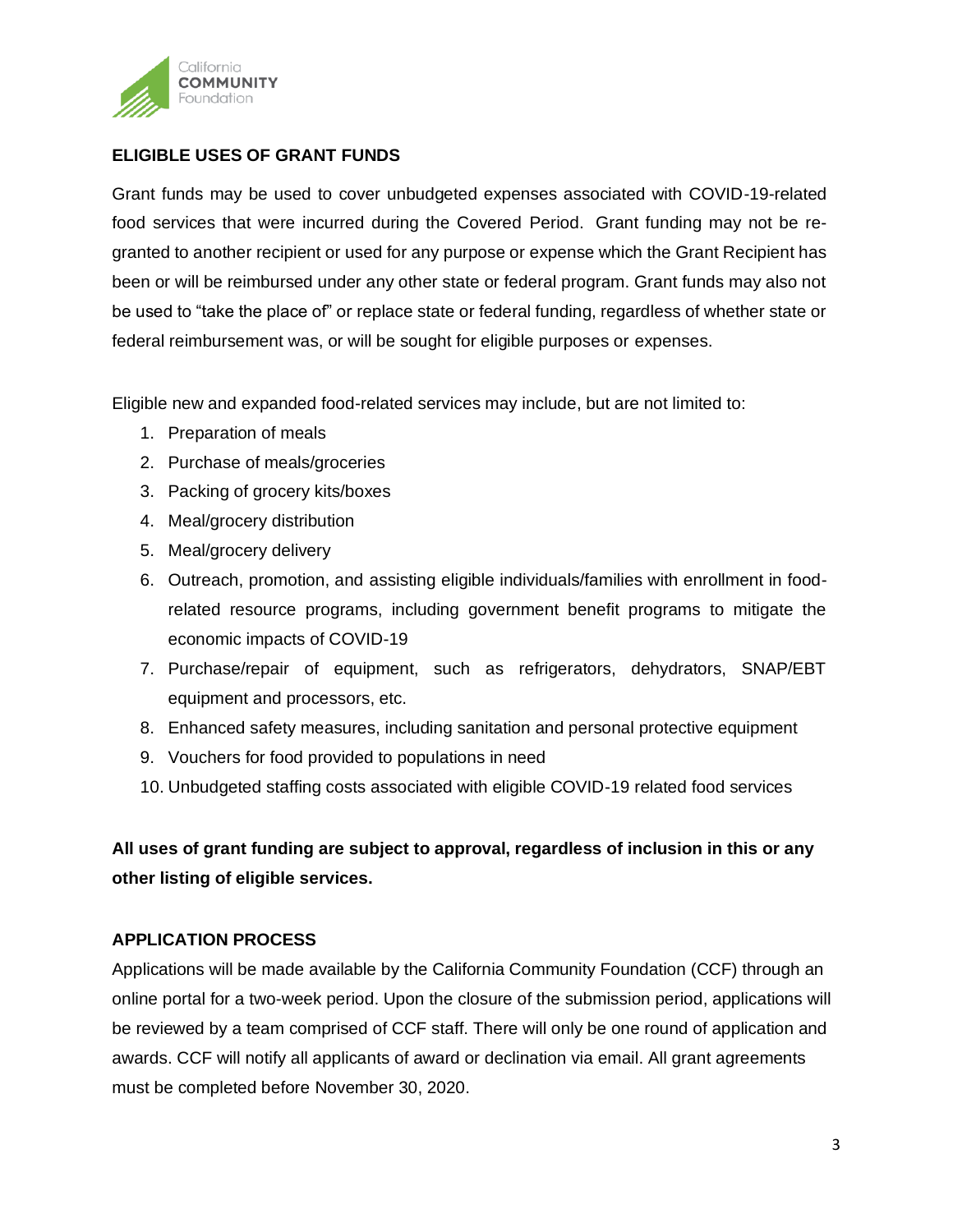

## **TIMELINE**

- October 19 31: Grant Application Window [–](https://www.calfund.org/wp-content/uploads/Youth-Development-Initiative_GrantGuidelines-3.18.2019.pdf) [Guidelines Published](https://www.calfund.org/nonprofits/open-grants/cares-act-coronavirus-relief-fund/)
- November 2-13: Application Review
- November 16 20: Grant Decisions Finalized / County Confirms Recommended

Grantees Are Not Receiving CARES Act Dollars from Other County

Programs/Notification to all Applicants of Status

\*Dependent upon final approval from the County

● November 20-30: Grant Agreements are Signed

## **SCORING CRITERIA**

A weighted scoring methodology will be utilized. Scoring categories include: (1.) Organizational Mission Fit; (2.) Proposal Strength; (3.) Track Record of Program/Service Success; (4.) Community Engagement; (5.) Evidence-Supported Model; (6.) Cost Effectiveness; and (6.) High Needs Area and/or Population.

Strong submissions will thoroughly address all questions and prompts; include all required documentation; demonstrate a clear link between the program/service and positive outcomes; utilize an asset-based approach; and, where applicable, employ a comprehensive strategy to alleviate food insecurity among one or more priority population(s). The maximum score possible is 25; submissions scored at 16 and above will be considered for funding.

## **ORGANIZATION INFORMATION**

- 1. Organization Name
- 2. Federal Tax ID Number
- 3. If applicable, enter your fiscal sponsor organization's name and Federal Tax ID.
- 4. Is your organization not-for-profit? **(yes/no)**
- 5. Type of organization
	- a. Community-Based Organization
	- b. Faith-Based Organization
	- c. Academic Institution
	- d. Other (please specify)
- 6. Application Contact
- 7. Application Contact Phone
- 8. Mailing Address
- 9. City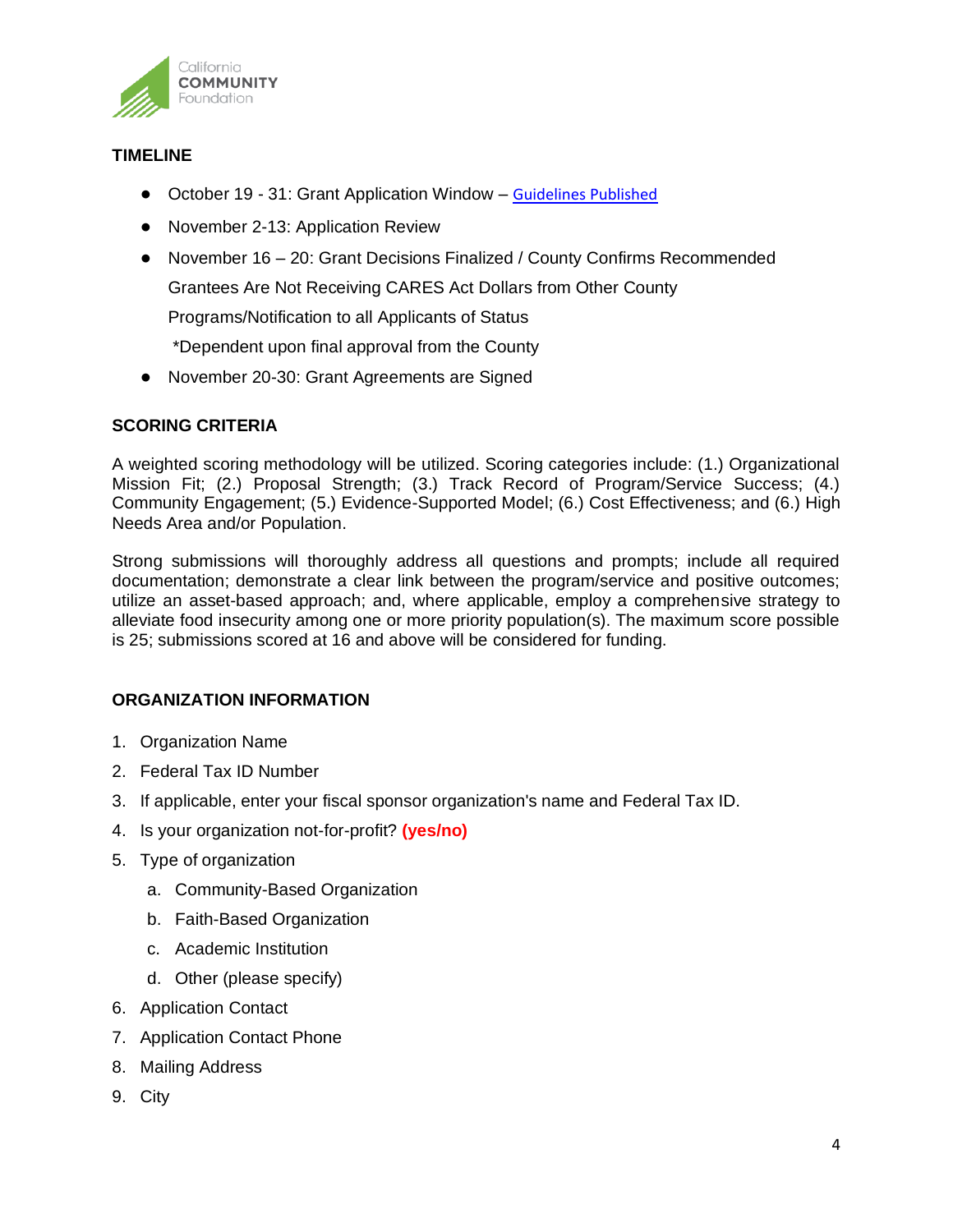

- 10. County
- 11. State
- 12. Zip Code
- 13. Organization Phone Number
- 14. Website URL
- 15. Executive Director Name
- 16. Executive Director's Email
- 17. Authorized Signer for Grant Agreements
- 18. Authorized Signer's Email
- 19. What is your organization's most recent annual operating budget?
- 20. Number of Full-Time Paid Staff
- 21. Number of Part-Time Paid Staff
- 22. Number of Volunteers Annually
- 23. Organization Mission Statement
- 24. Organization's Years of Service

DIVERSITY, EQUITY, AND INCLUSIVITY (DEI) INFORMATION OF THE GRANTEE (Optional)

- 25. Ethnicity Board, Senior Staff, Staff, Volunteer Staff
- 26. Gender Board, Senior Staff, Staff, Volunteer Staff
- 27. Sexual Orientation Board, Senior Staff, Staff, Volunteer Staff
- 28. Disability Board, Senior Staff, Staff, Volunteer Staff

# **PROGRAM/SERVICE PROPOSAL**

- 29. Program/Service Name
- 30. Requested Grant Amount
- 31. Requested Covered Period (March 1, 2020 December 30, 2020).
	- a. Eligible expenses that were incurred within the Covered Period from March 1, 2020 through September 30, 2020 are eligible for reimbursement. If costs are estimated to occur between October 1-December 30, 2020, those costs may be eligible for reimbursement, as well. Applicants may submit expenses for either (or both) periods within the Covered Period.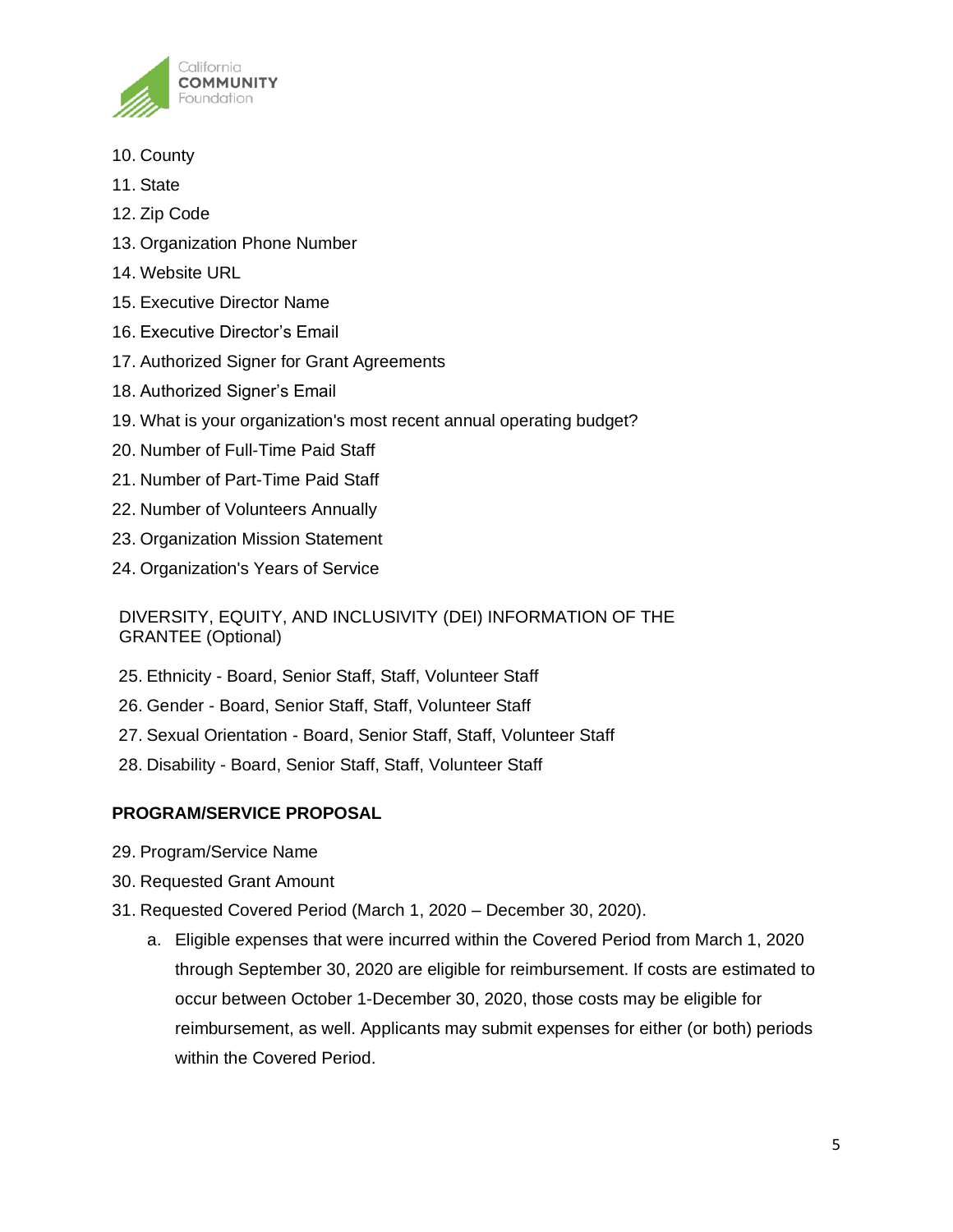

- b. Amount of total expenses incurred within Covered Period beginning March 1, 2020 through September 30, 2020.
- c. Estimated total expenses to be incurred (prospective costs) from October 1, 2020 through December 30, 2020.
- 32. What Service Planning Area(s) (SPA)<sup>2</sup> would the program and/or service serve? Select all that apply.
	- SPA 1 Antelope Valley
	- SPA 2 San Fernando Valley
	- SPA 3 San Gabriel Valley
	- SPA 4 Metro LA
	- SPA 5 West LA
	- SPA 6 South LA
	- SPA 7 East LA
	- $SPA 8 South Bay$

33. What Supervisorial District(s) would the program/service serve? Select all that apply.

- First Supervisorial District
- Second Supervisorial District
- Third Supervisorial District
- Fourth Supervisorial District
- Fifth Supervisorial District

34. What type of food-related service would the grant support? Select all that apply.

- Preparation of meals
- Purchase of meals/groceries
- Packing of grocery kits/boxes
- Meal/grocery distribution
- Meal/grocery delivery
- Identifying and assisting eligible individuals/families with enrolling in government benefit programs to mitigate economic impacts of COVID-19

 $^2$  Los Angeles County Service Planning Area (SPA) map: <http://publichealth.lacounty.gov/chs/SPAMain/ServicePlanningAreas.htm>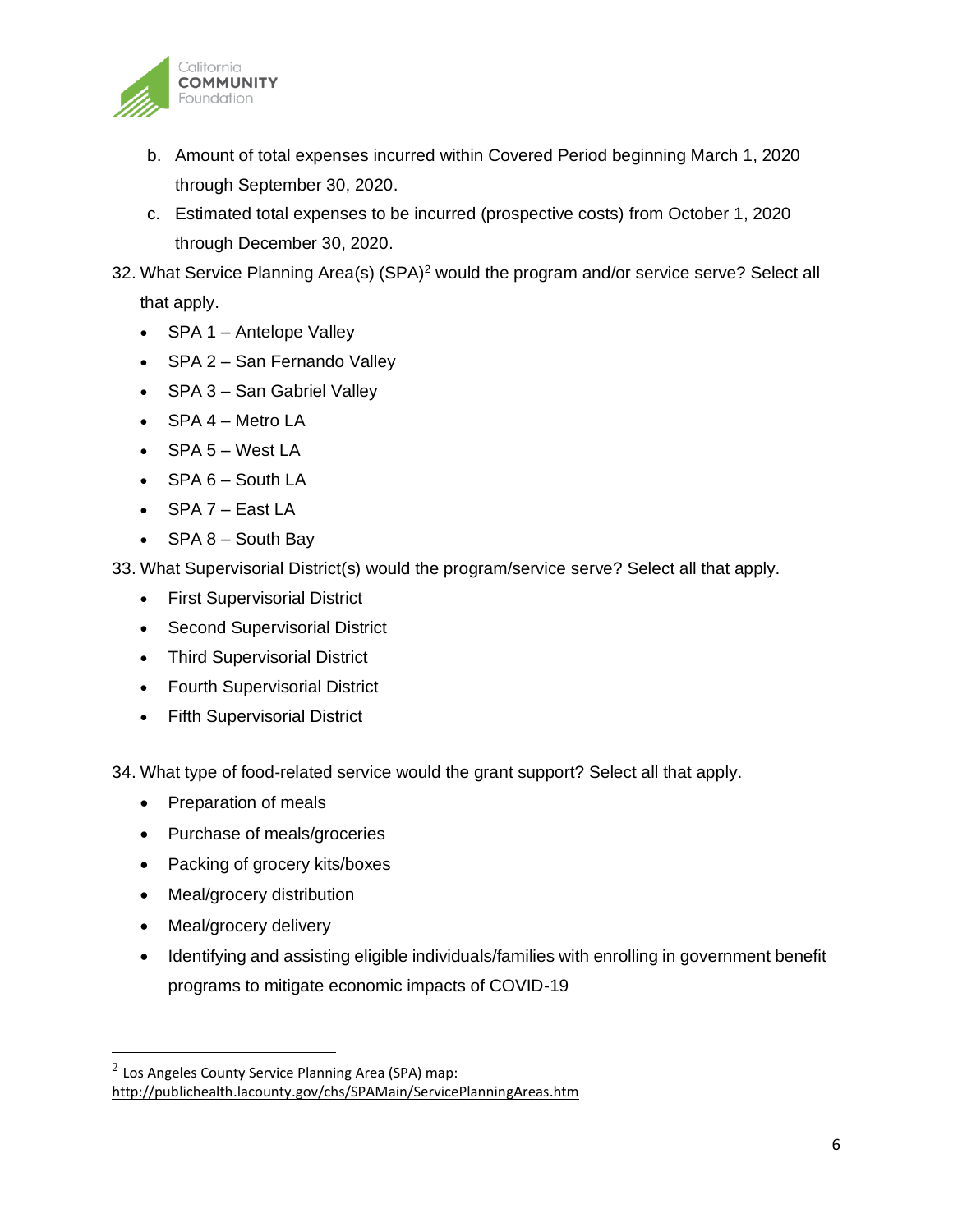

- Purchase/repair of equipment, such as refrigerators, dehydrators, SNAP/EBT equipment and processors, etc.
- Enhanced safety measures, including sanitation and personal protective equipment
- Vouchers for food provided to populations in need
- Unbudgeted staffing costs associated with eligible COVID-19 related food services
- Other (please specify)
- 35. Briefly summarize the COVID-19-related food need(s) that the program/service would address. **(200 words or less)**
- 36. Describe the proposed program/service. The response should include the following, with clearly delineated sections. **(2500 words or less)**:

(a.) program/service model, including, but not limited to: how this program/service is new/expanded specifically in response to COVID-19; key components, rationale for service (e.g., evidence-based approach, why prepared meals vs groceries?, etc.), staffing, clients served, and any costs to clients.

(b.) brief overview of how grant funds will be used, including whether funds will be used for services already provided or services to be provided, and the timeframe of service within the Covered Period (March 1- December 30, 2020) .

 $(c.)$  intention and capacity to provide and/or incentivize healthy foods over unhealthy foods<sup>3</sup>, if applicable,

(d.) plan to cross-promote other food resources for which the priority population may be eligible, if applicable, (i.e., Calfresh enrollment, WIC enrollment, etc.)

(e.) efforts to utilize local producers and businesses, in accordance with the Good Food Purchasing Program<sup>4</sup>, if applicable; and

(f.) actual/projected outcomes and associated outcome measures.

Please upload any documents supporting the information provided. Documents should be labeled with the associated section. **Upload link**

<sup>3</sup> Healthy Food Donation List: http://hungerandhealth.feedingamerica.org/wpcontent/uploads/legacy/mp/files/tool\_and\_resources/files/healthy-food-donation-list.pdf

<sup>4</sup> Good Food Purchasing Program: https://goodfoodcities.org/values/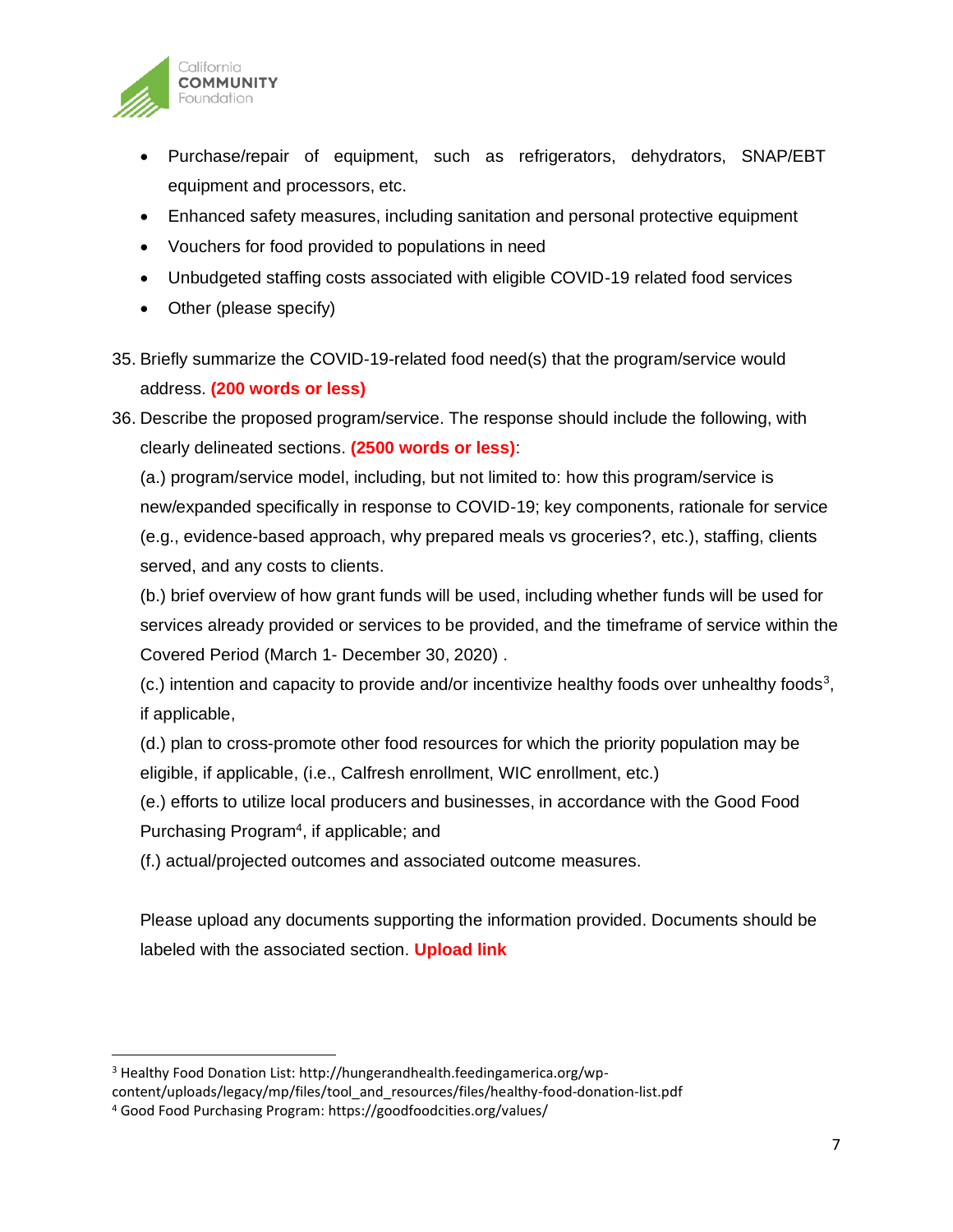

# **PRIORITY (TARGET) POPULATION(S)**

- 37. Describe the priority population(s) and associated COVID-19-related food need(s) that would be addressed by this grant (see section Priority Populations above). The response should be supported by evidence, including associated citations. Examples of acceptable evidence include but are not limited to publicly available local and national data, including the USC Understanding Coronavirus in America Study<sup>5</sup> and 211LA Utilization Data<sup>6</sup>.(500 **words or less)**
- 38. Have you worked with the priority population in any capacity for at least two (2) years within the last five (5) years? **yes/no**
- 39. If yes, describe your experience working with the priority population for at least two (2) years within the last five (5) years, if applicable. Describe if/how priority populations helped inform programs/services. **(500 word or less)**
- 40. Indicate the racial and ethnic population(s) that would primarily be served by this grant. Select all that apply.
	- African American
	- Asian
	- Native American
	- Caucasian/White
	- Pacific Islander
	- Latinx (specify, if possible)
	- Southeast Asian
	- Other (please specify)

# **TIMELINE AND MILESTONES FOR PROPOSED PROGRAM/SERVICE**

**This section is only required for applicants proposing services to be provided within the Covered Period but have not yet had costs incurred. Specifically, applicants may have costs to be incurred between October 1 – December 30, 2020; and therefore, not considered costs already incurred and seeking reimbursement prior to submission of this application.** 

<sup>5</sup> USC Understanding Coronavirus in America Study: [https://publicexchange.usc.edu/wp](https://publicexchange.usc.edu/wp-content/uploads/2020/07/USCLAC-Food-Insecurity-Report-April-%E2%80%93-May-2020.pdf)[content/uploads/2020/07/USCLAC-Food-Insecurity-Report-April-%E2%80%93-May-2020.pdf](https://publicexchange.usc.edu/wp-content/uploads/2020/07/USCLAC-Food-Insecurity-Report-April-%E2%80%93-May-2020.pdf) <sup>6</sup> 211LA Utilization Data[:https://public.tableau.com/profile/211.la.county#!/vizhome/COVID-](https://public.tableau.com/profile/211.la.county#!/vizhome/COVID-19FoodNeedsDashboard/Covid-19FoodDashboard?publish=yes)[19FoodNeedsDashboard/Covid-19FoodDashboard?publish=yes](https://public.tableau.com/profile/211.la.county#!/vizhome/COVID-19FoodNeedsDashboard/Covid-19FoodDashboard?publish=yes)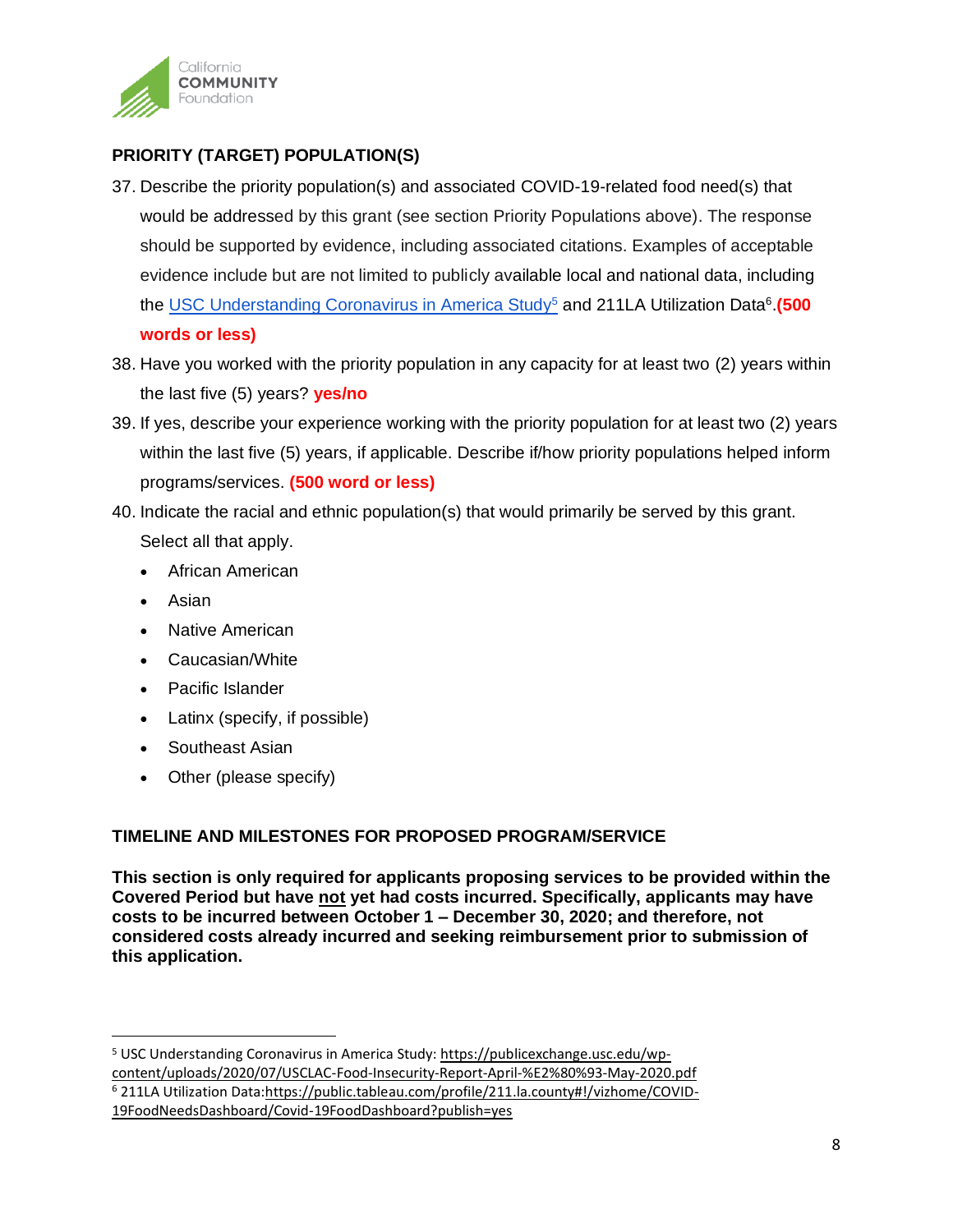

41. If applicable, describe the timeline for implementation of the proposed program/service and expenditure of grant funds during the Covered Period. The response should identify key milestones to demonstrate capacity to implement and successfully provide the proposed program/service (e.g., hire staff, purchase equipment, serve clients, collect data, report outcomes, etc.)

### **PROGRAM/SERVICE BUDGET AND FINANCIAL INFORMATION**

- 42. Provide the total cost of service(s). The response should include information such as: cost per meal, cost per delivery, meal-equivalent (total number of meals or meal-equivalents divided by total cost of the food service), etc., as applicable. **(300 words or less)**
- 43. Provide a program/service budget breakdown explaining, by category, how the grant funds will be used (e.g. reimbursement of overtime salaries not budgeted for prior to COVID-19, services, supplies, etc.). The response should include a brief narrative of expenses, along with a table of individual cost components.
- 44. Has your organization received or applied for any additional funding related to COVID-19 relief efforts? **yes/no**
	- a. If yes, please describe.
- 45. Provide the financial numbers below for your most recently completed fiscal year. These are not required to be audited numbers. If unavailable, provide an explanation.
	- a. Fiscal Year End Date for numbers provided
	- b. Are the financial numbers provided below audited?
- 46. Provide organization's most recent budget that was approved as of March 27, 2020 as support to demonstrate new or expansion of the existing programs to address COVID – 19.

#### **Financial Attachments**

#### **Balance Sheet**

- 47. Cash & Cash Equivalents
- 48. Current Assets
- 49. Total Assets
- 50. Current Liabilities